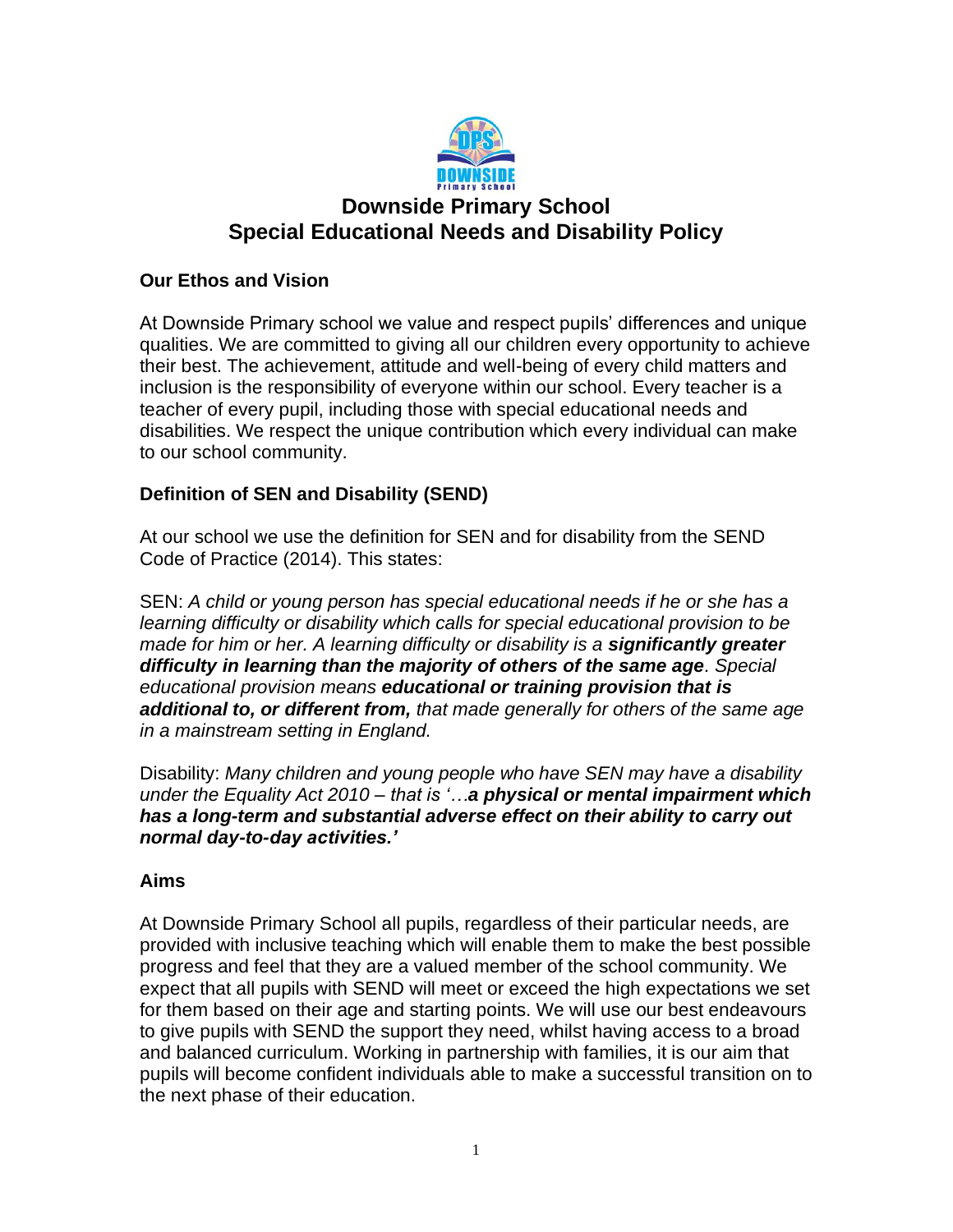# **Objectives**

To ensure a clear process for identifying, assessing, planning, supporting and reviewing the progress of pupils with SEND. We endeavour to use a 'person centred' approach which promotes effective collaboration with pupils and parents/carers placing them at the centre of planning and making decisions.

To develop effective whole school provision management of support for pupils with SEND.

To provide support and training for all staff working with pupils with SEND in order to develop good practice within the guidance set out in the Code of Practice, September 2014.

#### **Identification of Needs**

The identification of SEN is embedded in the whole school process of monitoring the progress and development of all pupils. We recognise the benefits of early identification and making effective provision in improving the long-term outcomes for children with SEN. The purpose of identification is to identify the full range of an individual's needs and plan what action the school needs to take.

The Code of Practice refers to four broad areas of need:

#### **Communication and interaction**

These children have a difficulty in communicating with others. This may be because they have difficulty saying what they want to, understanding what is being said to them or they do not understand or use social rules of communication. For example, children with Autistic Spectrum Disorders (ASD), are likely to have particular difficulties with social interaction. They may also experience difficulties with language, communication and imagination, which can impact on how they relate to others.

#### **Cognition and learning**

Learning difficulties cover a wide range of needs from moderate learning difficulties (MLD) to children with profound and multiple learning difficulties (PMLD).

Specific learning difficulties (SpLD), affect one or more specific aspects of learning, such as dyslexia, dyscalculia and dyspraxia. Children with learning difficulties are likely to learn at a slower pace than their peers, even with appropriate differentiation.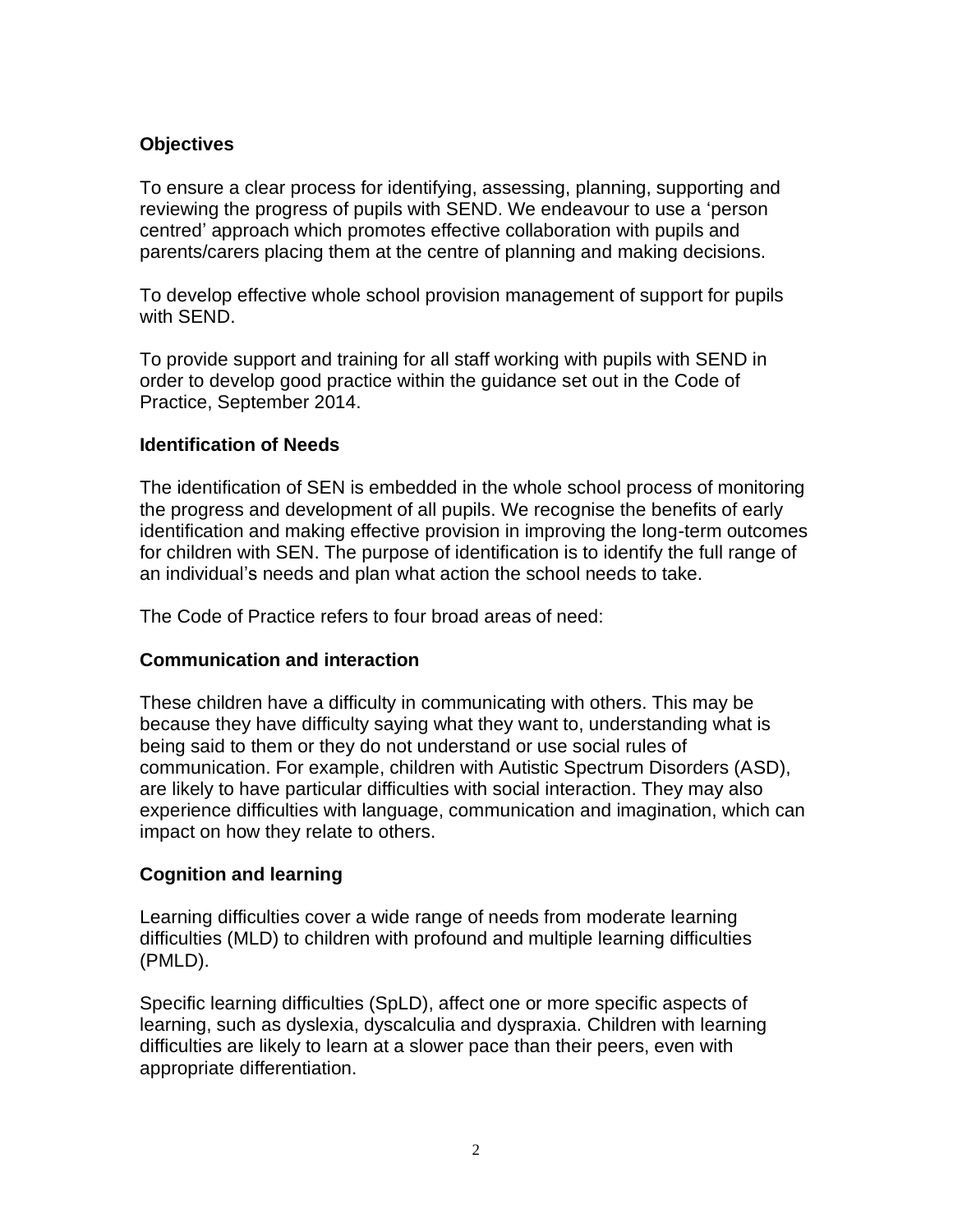### **Social, emotional and mental health difficulties**

Children may experience a wide range of social and emotional difficulties which manifest themselves in many ways. These may include becoming withdrawn or isolated, as well displaying challenging, disruptive or disturbing behaviour. These behaviours may reflect underlying mental health difficulties such as anxiety or depression, self-harming, eating disorders or physical symptoms that are medically unexplained. Other children may have disorders such as attention deficit disorder (ADD), attention deficit hyperactive disorder (ADHD) or attachment disorder.

### **Sensory and/or physical needs**

Some children require special educational provision because they have a disability which prevents or hinders them from making use of the educational facilities generally provided. Many children with vision impairment (VI), hearing impairment (HI) or a multi-sensory impairment (MSI) will require specialist support and /or equipment to access their learning.

It is recognised some pupil's areas of need are inter-related and overlap across the four areas.

# **A Graduated Approach to SEN Support**

### **How the school decides whether to make special educational provision**

A process of on-going teacher assessments and termly pupil progress meetings with the leadership team identifies those pupils making less than expected progress given their age and individual circumstances. The school's first response is high quality targeted teaching by the class teacher. Where progress continues to be less than expected, the class teacher will discuss their concerns with the Inclusion Manager and the SEND team.

The Inclusion Manager, the educational psychologist, clinical psychologist and the learning support service provide termly consultation meetings for teachers and support staff. This gives staff an opportunity to discuss their issues and problem solve by sharing and developing expertise.

In deciding whether to make special educational provision, the class teacher and the Inclusion Manager will consider all of the information gathered from within the school, alongside the views of parents/carers and the pupil. Adaptations to the school's core offer are made. If the support needed can be provided in this way then a child might not be considered SEN or placed on the SEN register. If, however, the support required is *different from or additional to* what is ordinarily offered by the school, the child will be placed on the SEN register at SEN Support**.**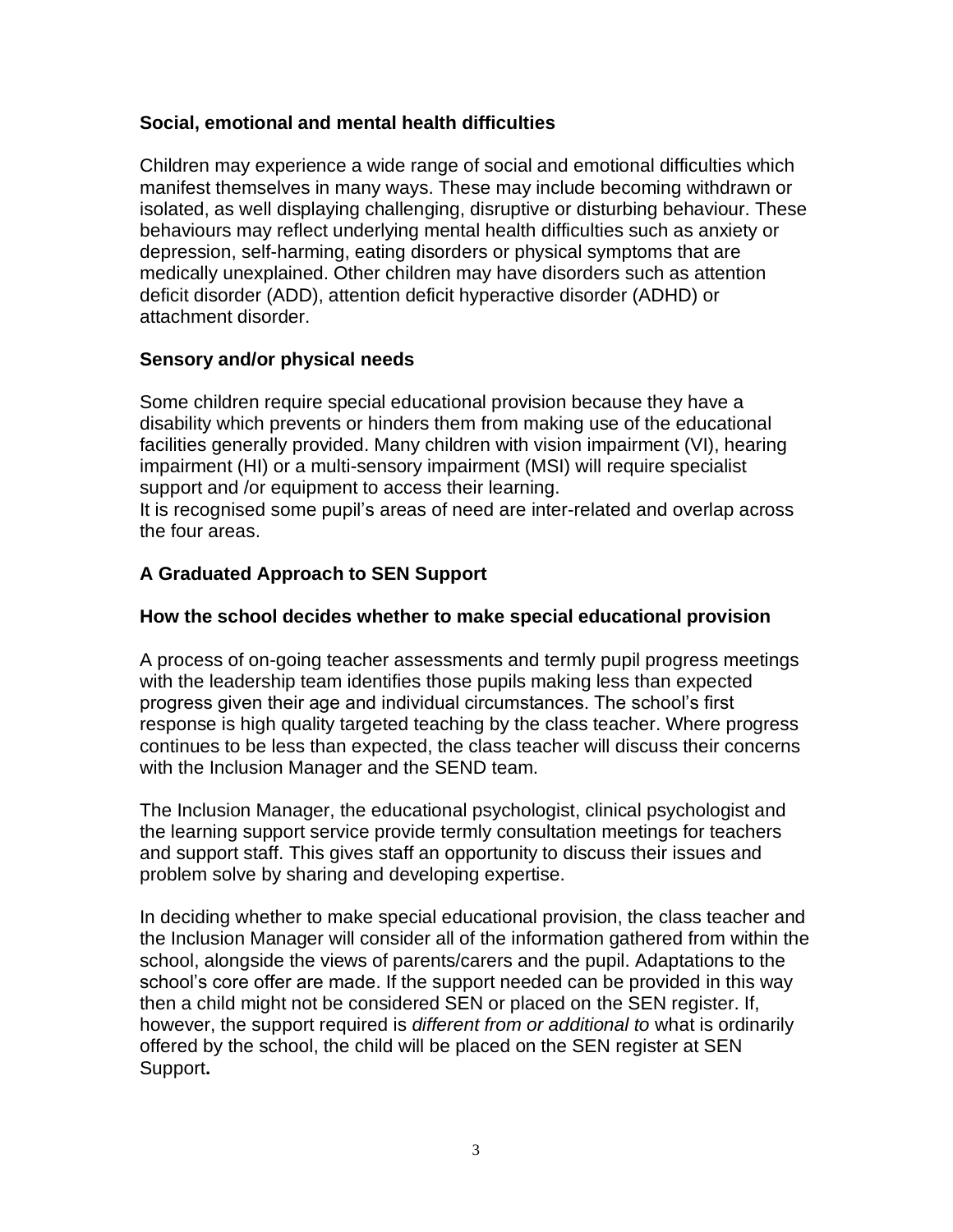When a child is identified as needing SEN Support, this begins a cycle of *assess, plan, do, review.* We believe in a 'person centred' approach to information gathering with the child and parents/carers at the centre of the process.

### **The four part cycle:**

**Plan:** To ensure all SEN pupils have opportunities to work within the school curriculum, the teacher and relevant support staff identify learning outcomes from our school curriculum that will inform the pupil's targets. Progress against these outcomes are tracked. The tracking form, identifies the additional support, intervention and strategies required to meet their targets. For pupils with high level needs, they may also have a one page profile outlining their strengths & difficulties, parent/carers and pupil's views. An individual education plan may be written for some children to include specific targets set in response to specialist, professional advice.

**Do:** The class teacher is responsible for working with the pupil on a daily basis. She/he will also liaise closely with TAs or specialists who provide support set out in the pupil's plan and track their progress. The Inclusion Manager and SEN support team can provide support, guidance and advice for the teacher and teaching assistants on how to support the pupil.

**Review:** The impact and outcomes of the plan is closely tracked and will be formally reviewed each term by the teacher, support staff, parents/carers and the pupil. This ensures everybody celebrates the pupil's progress and achievements and is involved in planning the next steps for a further period or where successful, the removal of the pupil from SEN Support. These meetings are planned to coincide with parents' evenings (Oct/Nov, March/April, July).

This four part cycle is known as the **graduated approach** where earlier decisions and actions are revisited, refined and revised with a growing understanding of the pupil's needs and what supports the pupil in making good progress.

# **Pupils who have high levels of SEND**

For pupils who have high levels of need, with the agreement of parents/carers, the school may seek advice from external agencies. These agencies include:

- Educational Psychology Service
- Learning Support Service
- Speech and Language Therapy (provided by the school)
- New Horizons behaviour provision at Chantry Primary School
- Autism Advisory Teachers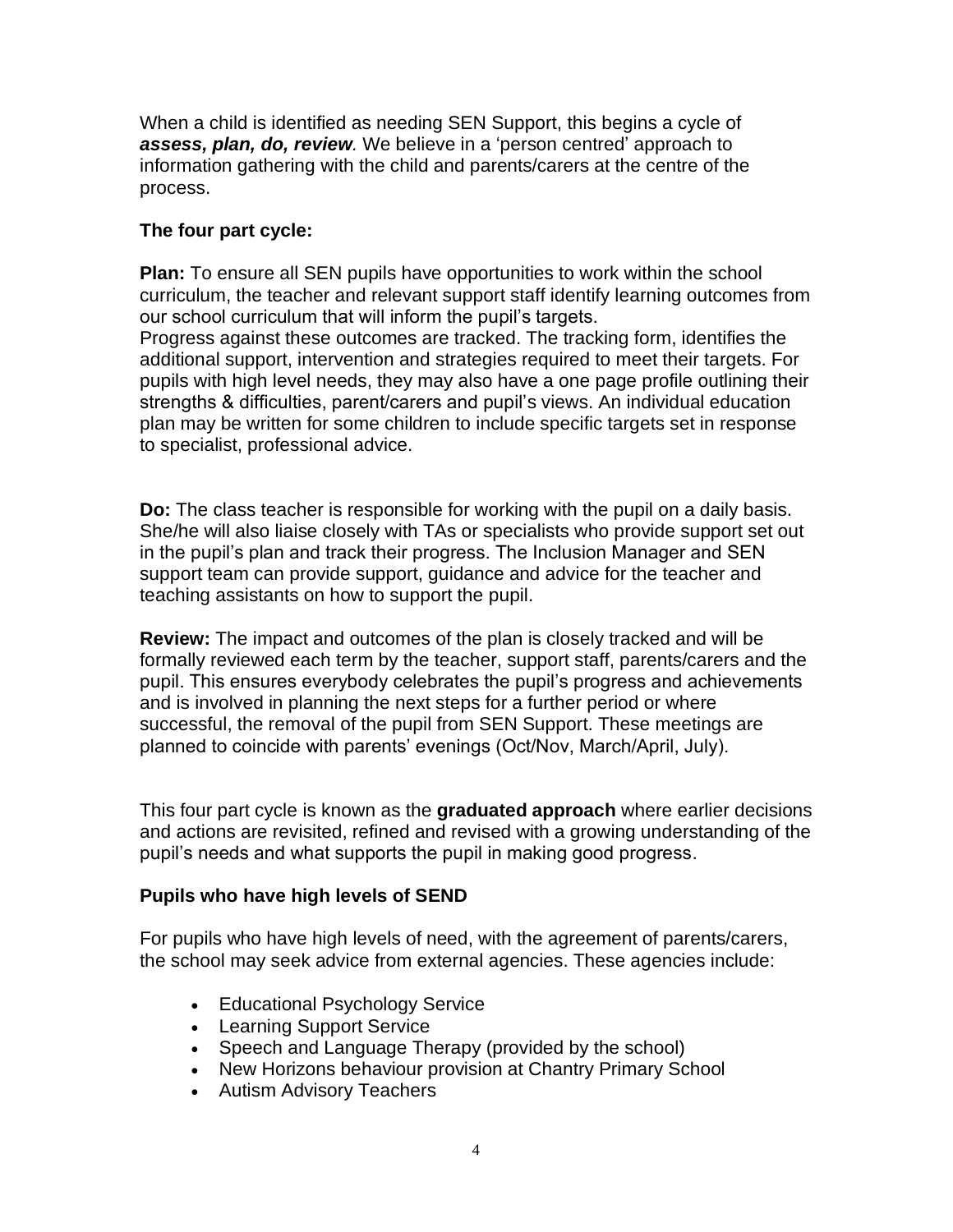- Special Education Needs Advisory Teachers for Early Years, Speech, Language & Communication Needs
- Special Education Schools Outreach Teams
- Outreach teams for children with visual or hearing needs

Services provided by NHS

- Speech and Language Therapy (provided by Health but paid for by the Local Authority)
- Paediatrician (a medical practitioner for children)
- School Nurse
- Physiotherapy, Occupational Therapy
- CAMHS (Child and Adolescent Mental Health Service)

### **Requesting an Educational, Health and Care (EHC) needs assessment**

A small number of pupils whose needs are more complex and long term, may require a greater level of support than that provided at SEN Support from the school's own resources. For these pupils a request will be made to the local authority to conduct an assessment of education, health and care needs. This may result in an Education, Health and Care (EHC) plan being provided. This brings together the child's health and social care needs as well as their special educational needs.

#### **Education, Health and Social Care Plans**

Pupils with an EHC plan have an annual review meeting, the date set for this is based on the date the plan was first put in place. Pupils will attend part or all of the meeting to share their achievements for the year and aspirations for the future.

#### **What is not SEN but may impact on progress and attainment:**

**Disability and medical conditions** - pupils with medical conditions are supported so that they have full access to education, including school trips and physical education. Where a medical condition meets the criteria of disability the school will comply with its duties under the Equality Act 2010. *Reasonable adjustments* will always be made to promote access to all areas of the school curriculum for pupils with a disability. Specific staff have training to support particular needs, e.g. tube feeding and managing diabetes.

**Attendance and punctuality** - attendance is closely monitored and when it falls below 95% parents/carers are asked to attend a meeting at school to resolve any issues impacting on attendance.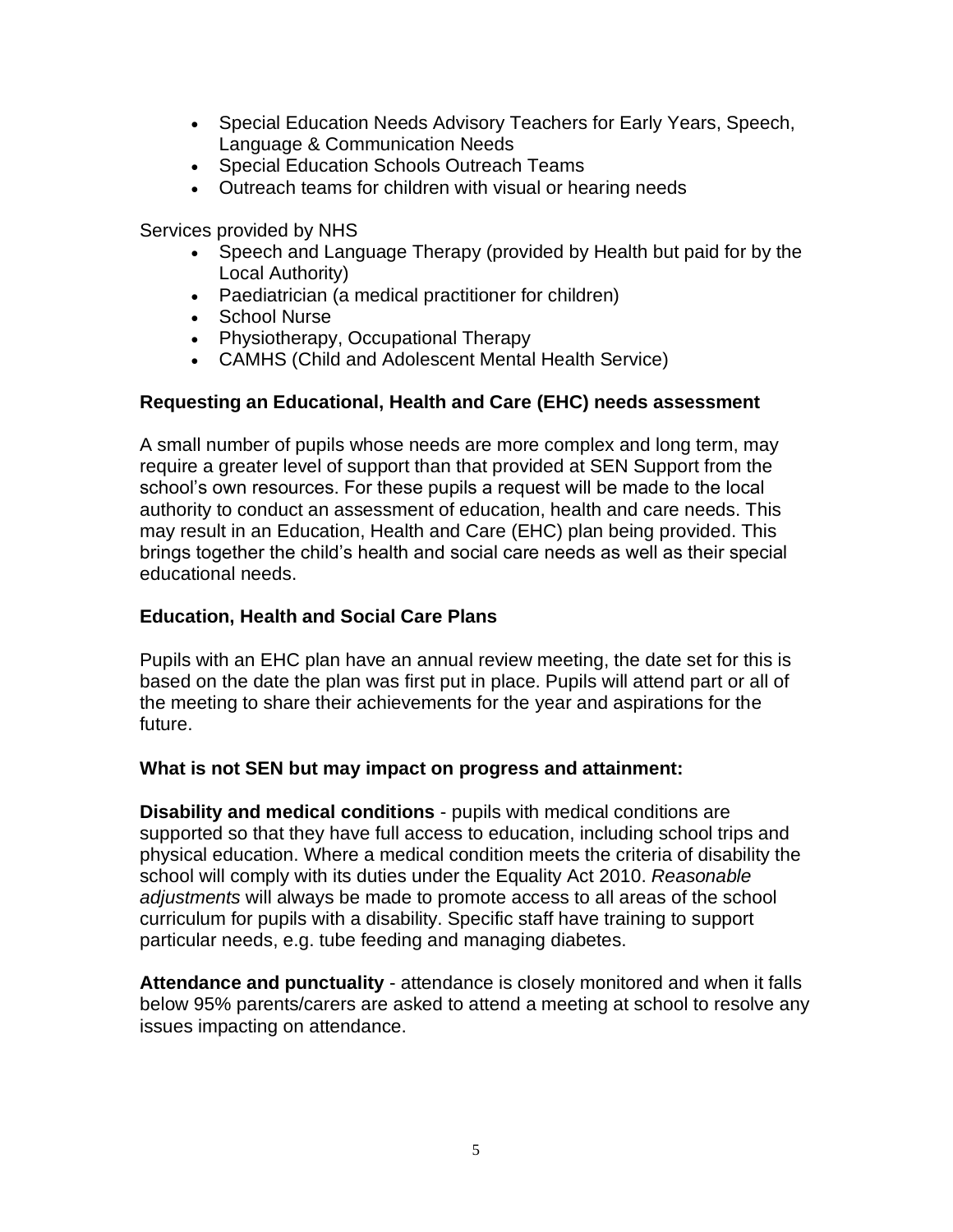**Health and welfare** - where a child and family need co-ordinated social care support from more than one agency an Early Help Assessment may be used to identify help required and to prevent needs escalating.

**Looked After Children (LAC)** - These pupils are closely monitored through the policy and guidelines of the LA.

**EAL** - Particular care is taken when identifying and assessing SEN for children whose first language is not English.

# **SEN Provision**

Each pupil with SEN is an individual and their Support Plan is tailored to meet their particular needs, therefore SEN support can take many forms. It could include:

- an individual learning programme
- evidence based interventions such as a Phonics Programme
- extra help from a teacher or a learning support assistant
- making or changing materials, resources or equipment
- working with the child in a small group
- using specialist equipment
- helping a child to take part in the class activities
- making sure that a child has understood things by encouraging them to ask questions and to try something they find difficult
- helping other children to work with a child, or play with them at break time
- supporting a child with physical or personal care difficulties, such as eating, getting around school safely, toileting or dressing

# **Criteria for removing pupils from the SEN Register**

When a child has made sufficient and sustained progress and it is felt that they are able to maintain this with quality first teaching, they may be removed from the SEN register. Parents will be informed when their child is removed. The school will continue to monitor pupils recently removed from the register to ensure good progress is maintained.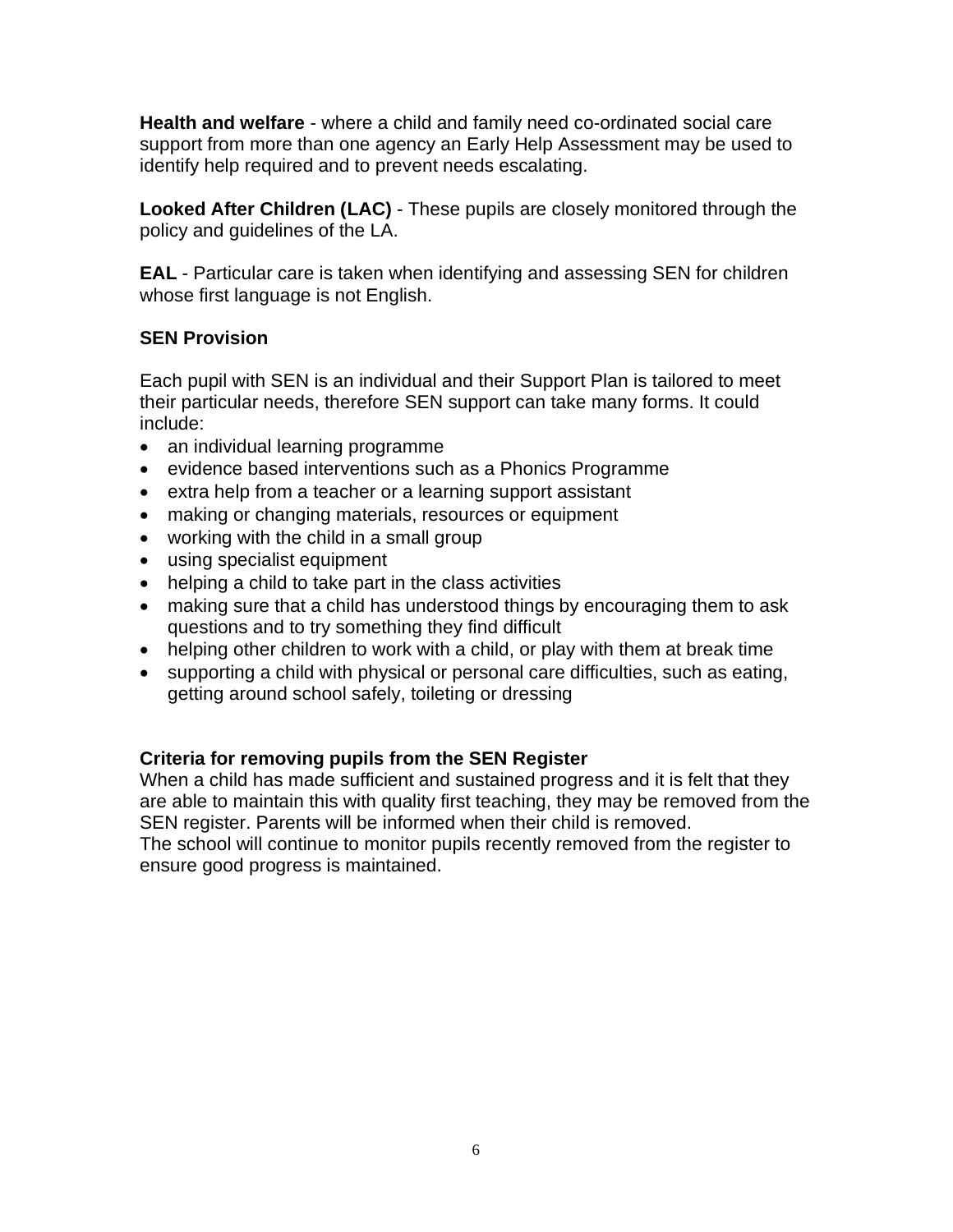### **The SEND Support Team**

Our team is structured according to the four areas of SEN need with each area having a specialist lead teacher. This model means we streamline our training to continually improve the expertise of our staff.

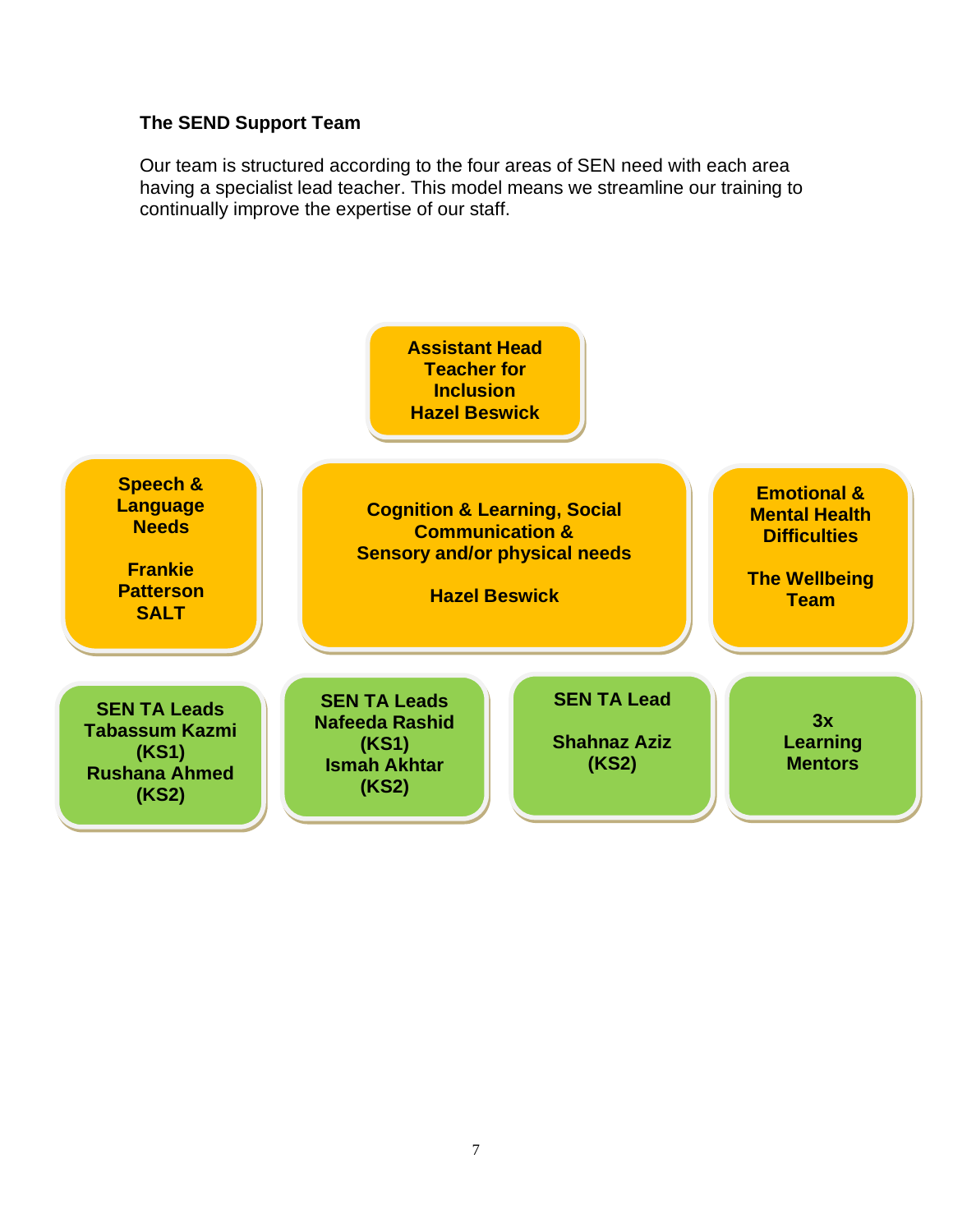#### **Downside Autistic Provision**

At Downside, we work closely with the Autism Advisory team from the local authority to ensure that good provision is made for pupils on the Autistic Spectrum.

We recognise that many children with Autism may require a different approach to learning than their neurotypical peers.

The Autism provision, provides education for students who are formally assessed and have an EHCP which relates to a primary need of Autism. The pupils are also able to access the curriculum at the appropriate level for their chronological age.

A decision for entry into the provision at Downside Primary is made by the Statutory Provision Assessment Group (SPAG). As well as support to access the mainstream curriculum, the purpose of our Provision is to address social and communication difficulties and help pupils to develop their understanding of social situations.

We recognise that many children with Autism have specific sensory needs and require a calm environment. The provision enables pupils to learn away from the mainstream classrooms when they are feeling over whelmed or dysregulated. It is important to note that this facility is a Provision rather than a Unit. Pupils within the provision access mainstream classrooms and participate in other aspects of the school.

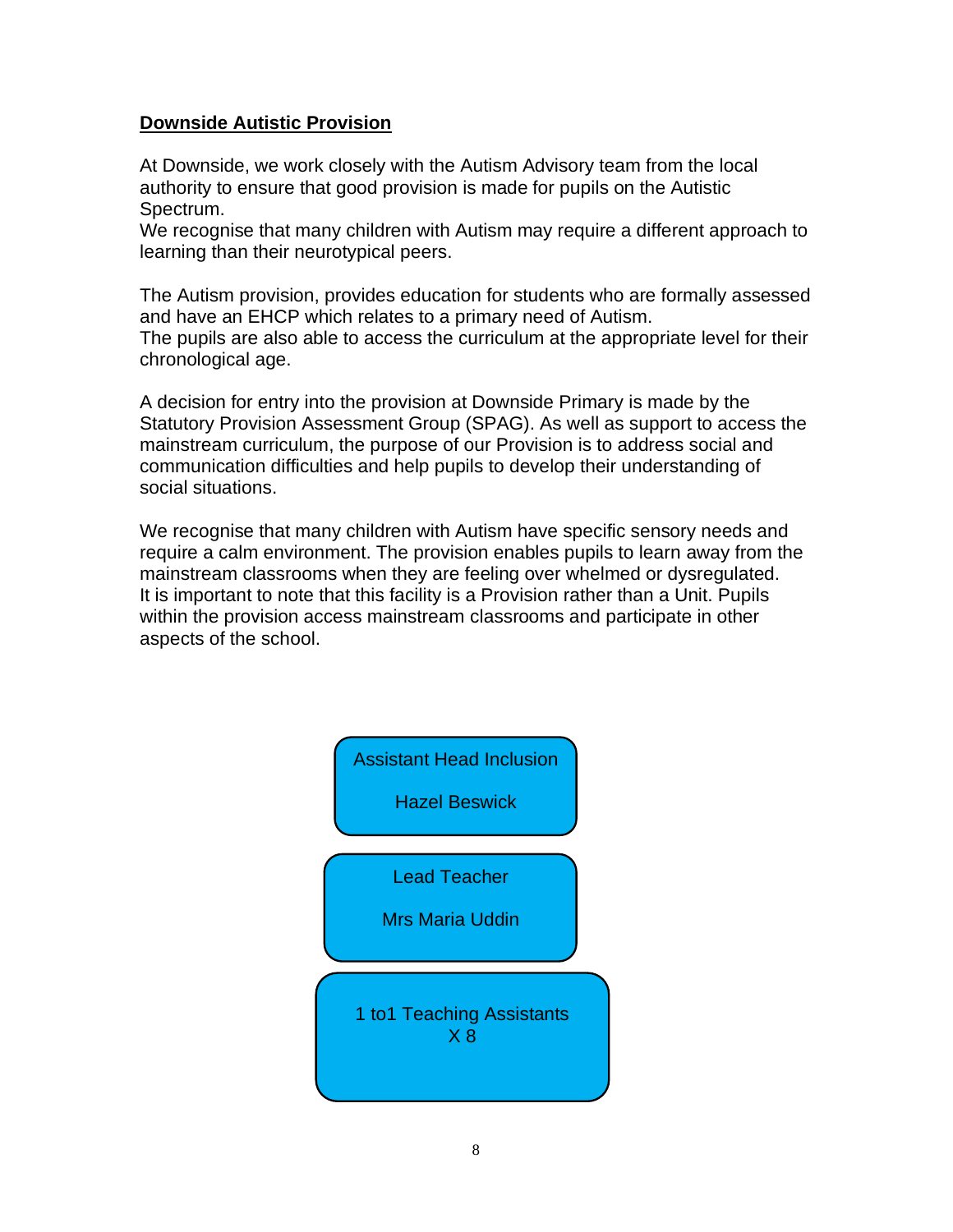### **The Inclusion Manager is responsible for:**

- Overseeing the day to day operation of the school's SEND policy
- Co-ordinating provision for pupils with SEND
- Liaising with and advising teachers and teaching assistants
- Maintaining records of all pupils with SEND
- Liaising with parents and offering advice and support
- Contributing to the in-service training of staff
- Making referrals and liaising with external agencies including the Educational Psychology service, Learning Support Service, Health and Social Services and voluntary bodies
- Managing the SEN team of Teaching Assistants
- Monitoring and evaluating the outcomes of the school's SEND provision and interventions
- supporting staff with identifying pupils with SEND
- maintaining links and information sharing with receiving schools
- Co-ordinating the transition of pupils with SEND to new classes and schools

The Inclusion Manager is also the designated teacher for Looked After Children (LAC).

# **The class teacher is responsible for:**

- The progress and development of all pupils including those with SEND
- Identifying on class planning the provision they are making for pupils with SEND
- Ensuring support plans are implemented in the classroom
- Regular liaison with parents and the Inclusion Manager
- Meeting parents/carers and pupils with SEND termly to review and plan Support Plans
- Effective deployment of additional adults

# **Special Needs Assistants are responsible for:**

- ensuring that day to day provision is in place for the pupils they support
- implementing agreed strategies and programmes, and advice from specialists
- record keeping
- ensuring appropriate specialist equipment and resources are in place
- regular communication with class teacher and SEND support team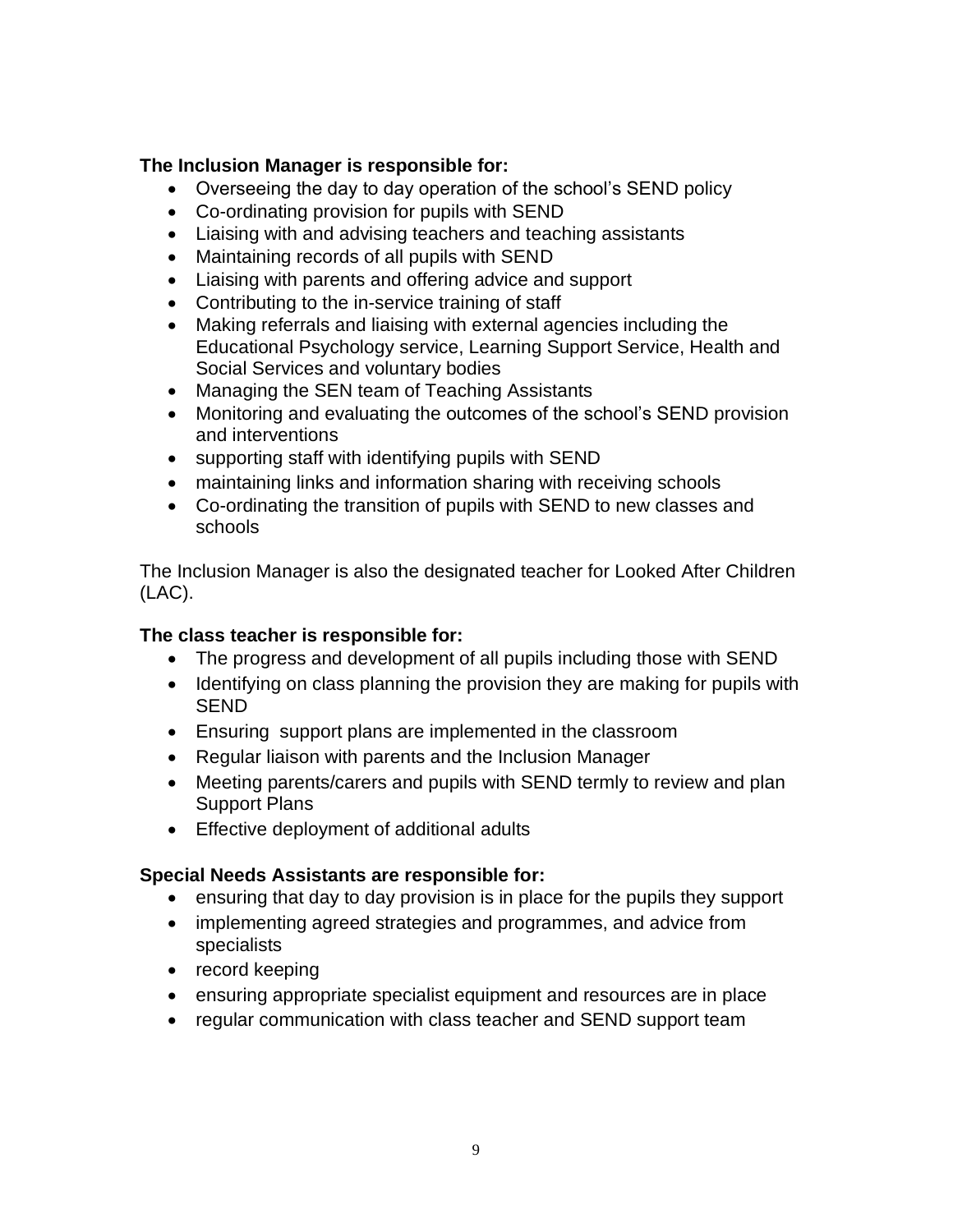### **SEND Governor:**

The SEND governor is Mrs Anwar. She has responsibility for monitoring policy implementation and liaising between the Inclusion Manager and the Governing Body.

### **Transition**

Transition is strategically planned so that children experience the minimum of anxiety or upset. When children approach transition from classes they are involved in a number of "transition days" when they spend time in their respective classrooms being taught by their "new" teachers. Similarly when children are in Year 6 they take part in taster days at local secondary schools and experience a typical day there.

Children with SEN, if it is thought appropriate, can receive additional support during these transitions. For example Year 6 pupils have been accompanied by school staff on additional taster days when arranged as appropriate. Children who may find transition more difficult have had meetings convened to put in place strategies to help them with the changes. Children may be given extra time, with support, in their new classes or given visual reminders of their new desk/classroom/teacher/peers to look at over the school holidays.

### **Storing and Managing Information**

Pupil records and SEN information may be shared with staff working closely with SEN pupils to enable them to better meet the individual child's needs. We are grateful to parents for their information sharing and openness and respect their confidentiality. Pupil EHCP files are kept in a locked filing cabinet, in the assistant head teacher's office. Information and reports about a pupils needs are kept digitally on CPOMs – the schools online management system.

All information is handled in accordance with GDPR regulations.

A pupil's SEN information is transferred to receiving schools when pupils leave Downside.

# **Monitoring and evaluation of SEN**

The head teacher and the SLT regularly monitor and evaluate the quality of provision for all pupils. The impact of SEND provision on the progress and outcomes for children on the SEN register is measured through:

- analysis of pupil tracking data and test results at pupil progress meetings
- progress against national data and based on their age and starting points
- interventions baseline and exit data
- progress against individual targets
- pupils' work
- responses and views of pupils and parents/carers through questionnaires and meetings

#### **Training and development**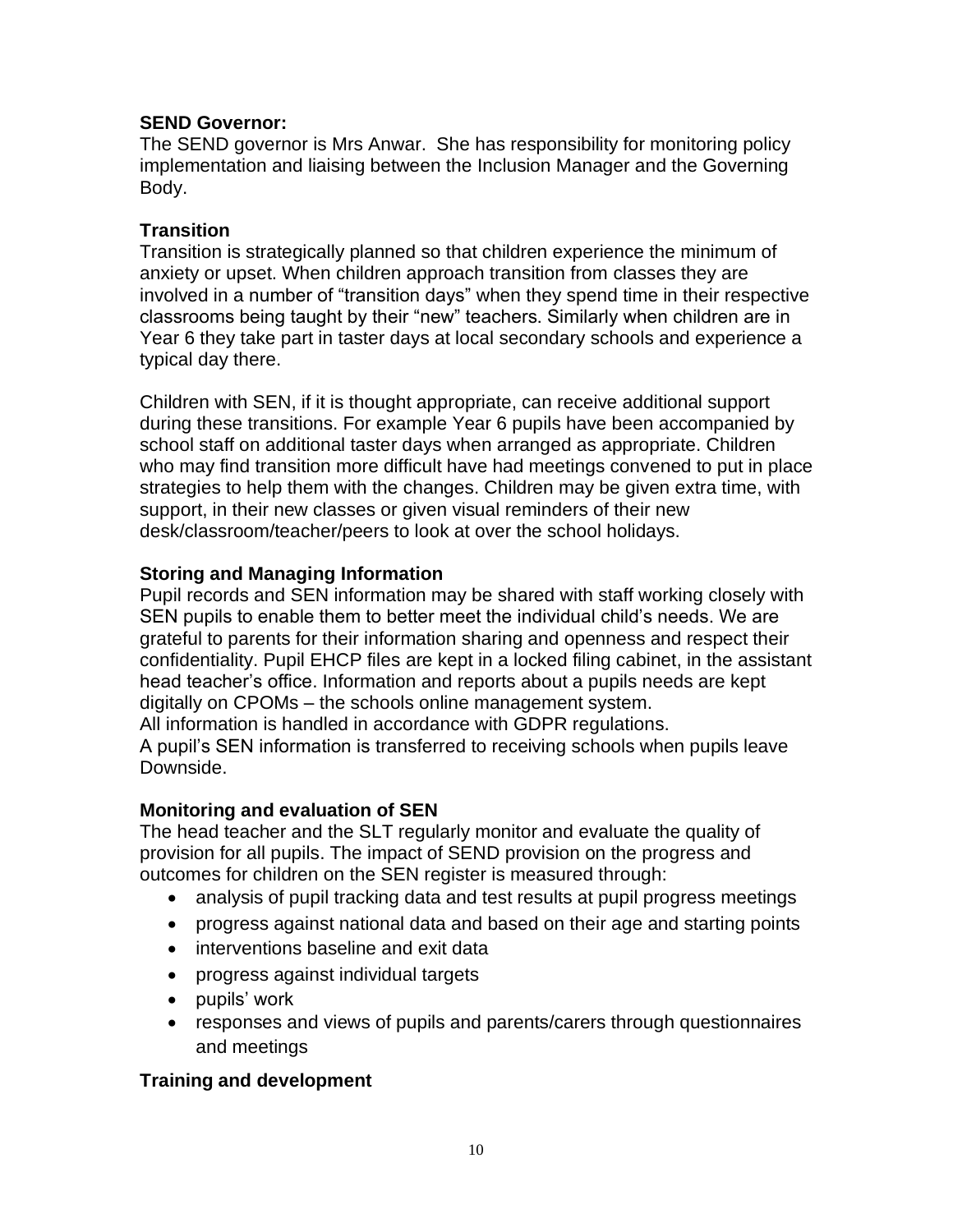- Training needs are identified in response to the needs of pupils currently on the SEN register
- School staff have specific training and expertise in speech and language and reading interventions.
- The Inclusion Manager attends network meetings to share good practice with colleagues from other schools locally and keep up to date with SEND developments

### **Facilities to increase access for SEND pupils**

The school building is accessible for wheelchair users. We have a small number of classrooms which have a sound field system which supports pupils with a hearing impairment. The school continually endeavours to improve the physical environment to increase access for those with a disability; long term plans are identified on the school buildings plan.

#### **Admission arrangements**

We welcome all children to our school. No pupil will be refused admission to school on the basis of his or her SEN. In line with the SEN and Disability Act we will not discriminate against disabled children and we will take all reasonable steps to provide effective educational provision. (Please see school's Admissions Policy).

This policy complies with the statutory requirement laid out in the SEND Code of Practice 0–25 (September 2014) and has been written with reference to the following related guidance and documents:

- Equality Act 2010: advice for schools DfE Feb 2013
- The School SEN Information Report (2016)
- Accessibility Plan

Reviewed by H Beswick- Inclusion Manager November 2021

This policy is reviewed annually.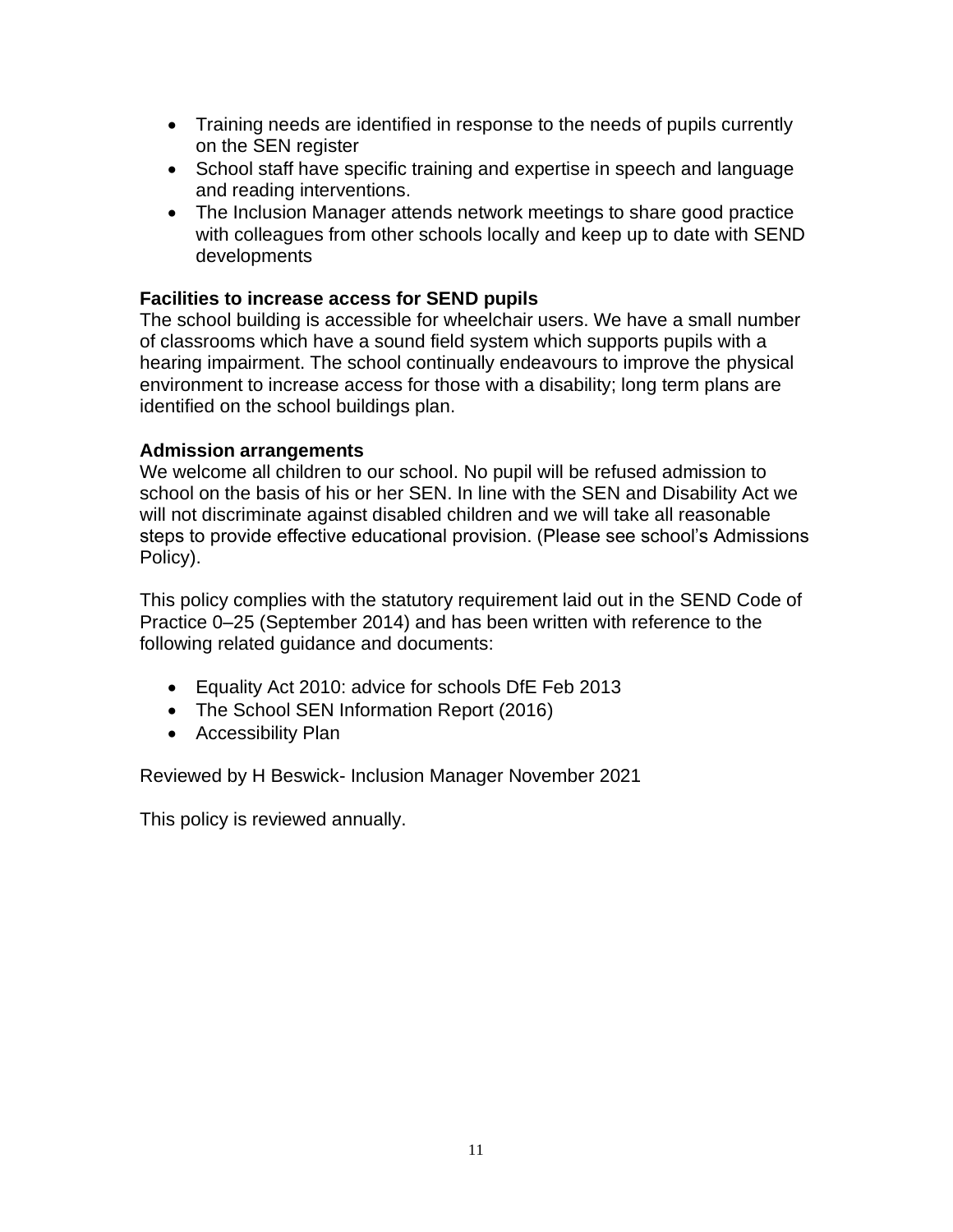# **Appendix A:**

# **Classroom Organisation and Planning for Special Needs**

This section is concerned with organising classrooms and teaching to prevent and/or overcome learning difficulties or other problems related to learning.

# **Factors to Consider**

#### **Classroom layout**

- Easy access to materials without congestion
- Defined routes for movement
- Defined working areas
- Easy access to teacher
- Appropriate and clearly labelled furniture and storage
- Established systems know by children for storage/retrieval of resources
- Clear view of, and for, the children

### **Effective grouping**

Grouping can be helpful as a way of individualising the curriculum and in managing a variety of levels of learning (differentiation) but it can be counterproductive if pupils feel labelled or left out of activities. Here are some positive reasons for grouping:

- Simultaneous teaching
- Practicing a new skill
- Providing good models
- Co-operative learning
- Contributing to a group task
- Social skill development
- Shared home language for bilingual development
- Shared preferred learning style

Flexible grouping is the key to organising for effective learning and the reason for the grouping should relate to the task/target you have chosen. Remember that group work is not always a co-operative endeavour – it may be that children are sitting in a group because they are on the same task but that task may well be an individual one. Be clear about your aims and objectives of group work in your planning.

#### **Place and position**

Some children have problems, which have implications for where they sit in the classroom:

- Handedness don't sit a left-hander to the right of a right-hander they'll jostle!
- Hearing make sure the child can hear instructions clearly and is sitting in a quieter part of the room.
- Can the child hear with one ear better than the other? Is she/he placed to maximize this fact?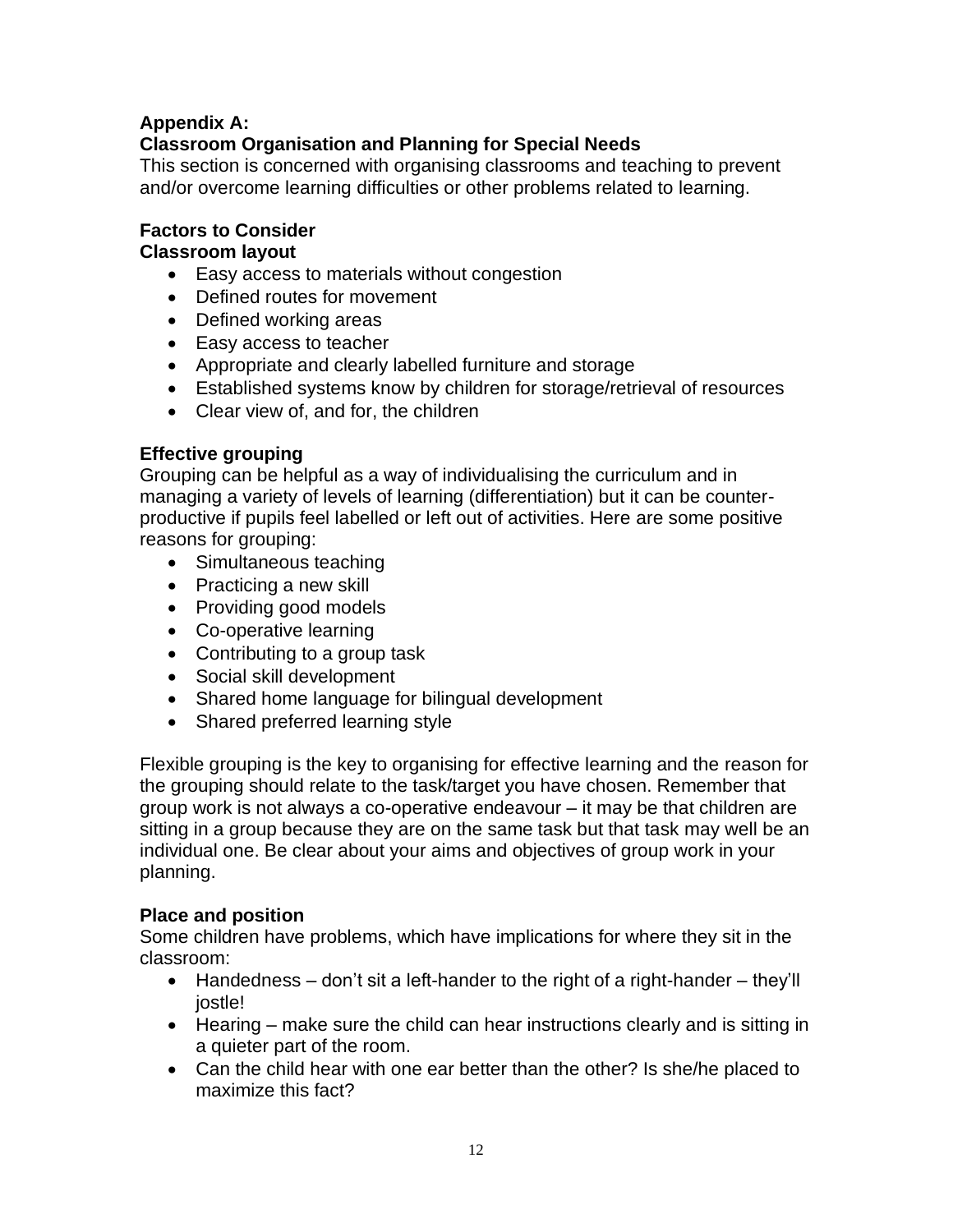- Can the child see your face clearly?
- Vision a child with a vision problem needs to have a clear view of work sheets, the board, visual aid etc.
- Try to ensure that lighting is adequate and that glare and reflections are minimal.
- Distraction some children are more easily distracted than others. Sometimes isolation can help but make sure this is for particular tasks and the reason for the temporary isolation is made clear to the child. Try sitting the child with a calm, settled group as a help.

#### **Materials**

Make sure these are:

- Suitable to age/ability/needs
- Visual
- Real, relevant and realistic
- Stimulating and motivating
- Give early chance of success
- Clearly written/easily understood
- Suitable length
- Offering varied approaches games, puzzles etc
- Easily accessible
- Well organised and ordered
- Cross-curricular when possible
- Make good use of ICT

# **Teaching Methods**

- Plan the structure of the day in order to give individual and group help as appropriate.
- Where possible use visual supports.
- Match child and task very carefully.
- Have additional extension material available for fast workers.
- Build success into task to give confidence and reduce any risk of failure.
- Introduce new skills in small stages.
- Proceed in steps from the 'known'.
- Use practical demonstration where possible.
- Ensure generalisation of skill to other tasks where appropriate.
- Make sure attention has been gained before trying to teach a new skill.
- Keep careful records to ensure continuity and progression.
- Set realistic time targets for completing work.
- Praise and reward often make rewards relevant to the child.
- Provide feedback immediately and in a positive way.
- Evaluate and review the work set and the achievement made.
- Accommodate different learning styles.

#### **Ethos**

The learning environment should be: